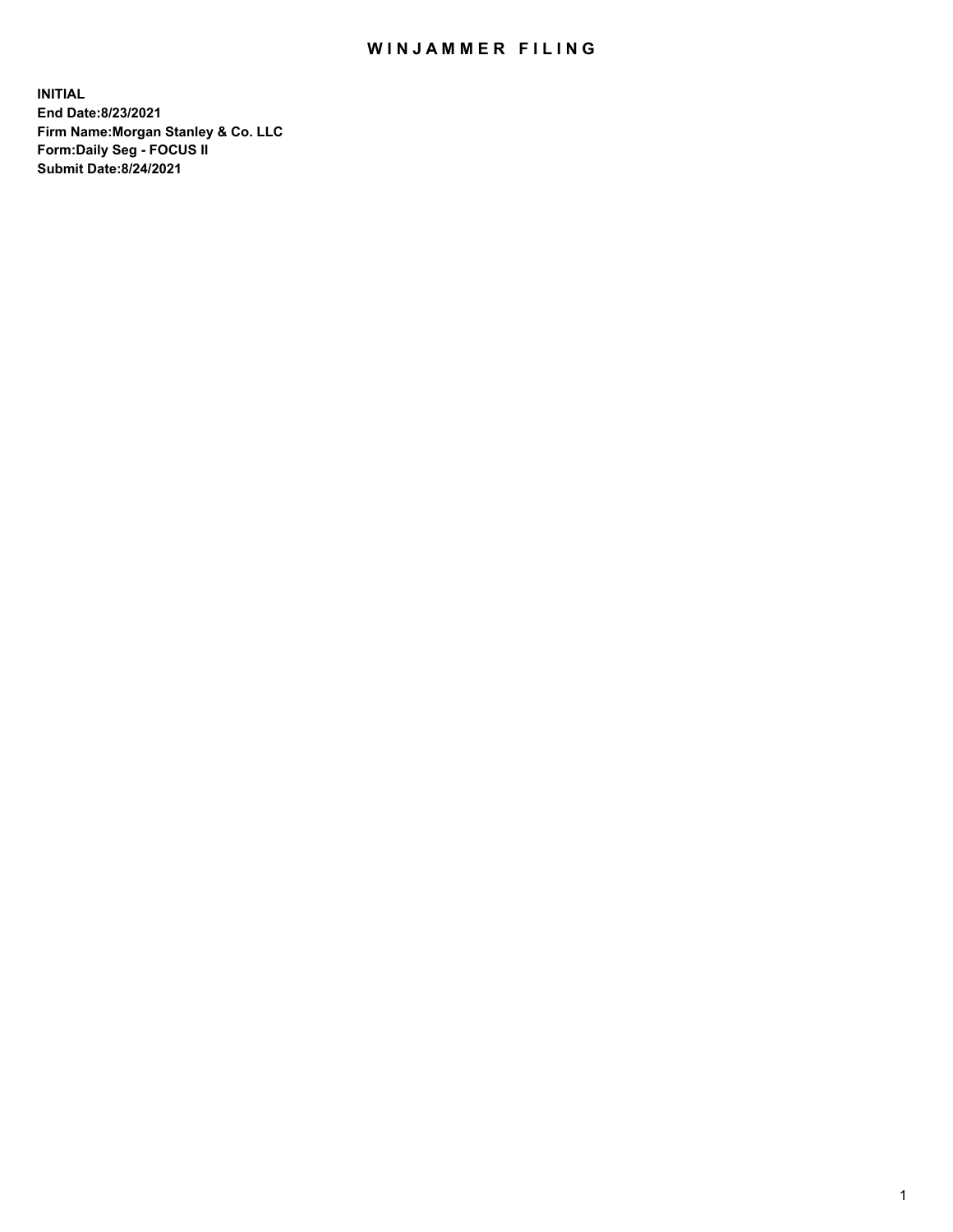**INITIAL End Date:8/23/2021 Firm Name:Morgan Stanley & Co. LLC Form:Daily Seg - FOCUS II Submit Date:8/24/2021 Daily Segregation - Cover Page**

| Name of Company                                                                                                                                                                                                                                                                                                                | <b>Morgan Stanley &amp; Co. LLC</b>                         |
|--------------------------------------------------------------------------------------------------------------------------------------------------------------------------------------------------------------------------------------------------------------------------------------------------------------------------------|-------------------------------------------------------------|
| <b>Contact Name</b>                                                                                                                                                                                                                                                                                                            | <b>Ikram Shah</b>                                           |
| <b>Contact Phone Number</b>                                                                                                                                                                                                                                                                                                    | 212-276-0963                                                |
| <b>Contact Email Address</b>                                                                                                                                                                                                                                                                                                   | Ikram.shah@morganstanley.com                                |
| FCM's Customer Segregated Funds Residual Interest Target (choose one):<br>a. Minimum dollar amount: ; or<br>b. Minimum percentage of customer segregated funds required:% ; or<br>c. Dollar amount range between: and; or<br>d. Percentage range of customer segregated funds required between:% and%.                         | 235,000,000<br><u>0</u><br>0 <sub>0</sub><br>0 <sub>0</sub> |
| FCM's Customer Secured Amount Funds Residual Interest Target (choose one):<br>a. Minimum dollar amount: ; or<br>b. Minimum percentage of customer secured funds required:%; or<br>c. Dollar amount range between: and; or<br>d. Percentage range of customer secured funds required between:% and%.                            | 140,000,000<br><u>0</u><br>0 <sub>0</sub><br>0 <sub>0</sub> |
| FCM's Cleared Swaps Customer Collateral Residual Interest Target (choose one):<br>a. Minimum dollar amount: ; or<br>b. Minimum percentage of cleared swaps customer collateral required:% ; or<br>c. Dollar amount range between: and; or<br>d. Percentage range of cleared swaps customer collateral required between:% and%. | 92,000,000<br><u>0</u><br><u>00</u><br>00                   |

Attach supporting documents CH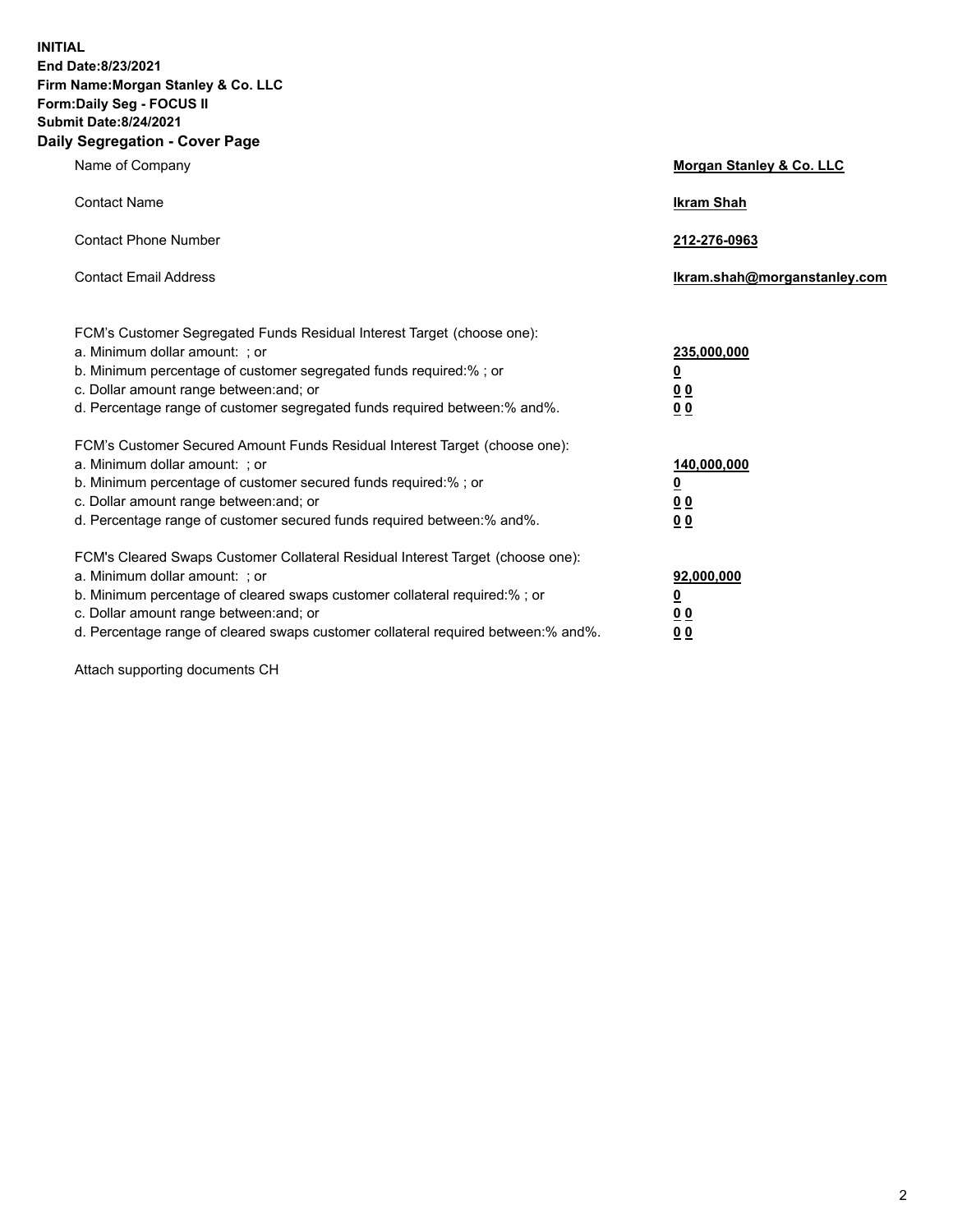## **INITIAL End Date:8/23/2021 Firm Name:Morgan Stanley & Co. LLC Form:Daily Seg - FOCUS II Submit Date:8/24/2021**

## **Daily Segregation - Secured Amounts**

Foreign Futures and Foreign Options Secured Amounts Amount required to be set aside pursuant to law, rule or regulation of a foreign government or a rule of a self-regulatory organization authorized thereunder 1. Net ledger balance - Foreign Futures and Foreign Option Trading - All Customers A. Cash **4,839,868,584** [7315] B. Securities (at market) **2,051,610,269** [7317] 2. Net unrealized profit (loss) in open futures contracts traded on a foreign board of trade **992,980,932** [7325] 3. Exchange traded options a. Market value of open option contracts purchased on a foreign board of trade **33,933,845** [7335] b. Market value of open contracts granted (sold) on a foreign board of trade **-21,085,146** [7337] 4. Net equity (deficit) (add lines 1. 2. and 3.) **7,897,308,484** [7345] 5. Account liquidating to a deficit and account with a debit balances - gross amount **48,533,033** [7351] Less: amount offset by customer owned securities **-47,841,267** [7352] **691,766** [7354] 6. Amount required to be set aside as the secured amount - Net Liquidating Equity Method (add lines 4 and 5) 7. Greater of amount required to be set aside pursuant to foreign jurisdiction (above) or line 6. FUNDS DEPOSITED IN SEPARATE REGULATION 30.7 ACCOUNTS 1. Cash in banks A. Banks located in the United States **327,118,375** [7500] B. Other banks qualified under Regulation 30.7 **242,900,312** [7520] **570,018,687** 2. Securities A. In safekeeping with banks located in the United States **636,262,770** [7540] B. In safekeeping with other banks qualified under Regulation 30.7 **58,222,478** [7560] **694,485,248** 3. Equities with registered futures commission merchants A. Cash **14,171,455** [7580] B. Securities **0** [7590] C. Unrealized gain (loss) on open futures contracts **-148,683** [7600] D. Value of long option contracts **0** [7610] E. Value of short option contracts **0** [7615] **14,022,772** [7620] 4. Amounts held by clearing organizations of foreign boards of trade A. Cash **0** [7640] B. Securities **0** [7650] C. Amount due to (from) clearing organization - daily variation **0** [7660] D. Value of long option contracts **0** [7670] E. Value of short option contracts **0** [7675] **0** [7680] 5. Amounts held by members of foreign boards of trade A. Cash **4,477,258,139** [7700] B. Securities **1,357,125,021** [7710] C. Unrealized gain (loss) on open futures contracts **993,129,615** [7720] D. Value of long option contracts **33,933,845** [7730] E. Value of short option contracts **-21,085,146** [7735] **6,840,361,474** 6. Amounts with other depositories designated by a foreign board of trade **0** [7760] 7. Segregated funds on hand **0** [7765] 8. Total funds in separate section 30.7 accounts **8,118,888,181** [7770] 9. Excess (deficiency) Set Aside for Secured Amount (subtract line 7 Secured Statement Page 1 from Line 8)

- 10. Management Target Amount for Excess funds in separate section 30.7 accounts **140,000,000** [7780]
- 11. Excess (deficiency) funds in separate 30.7 accounts over (under) Management Target **80,887,931** [7785]

**0** [7305]

**7,898,000,250** [7355]

## **7,898,000,250** [7360]

[7530]

[7570]

[7740] **220,887,931** [7380]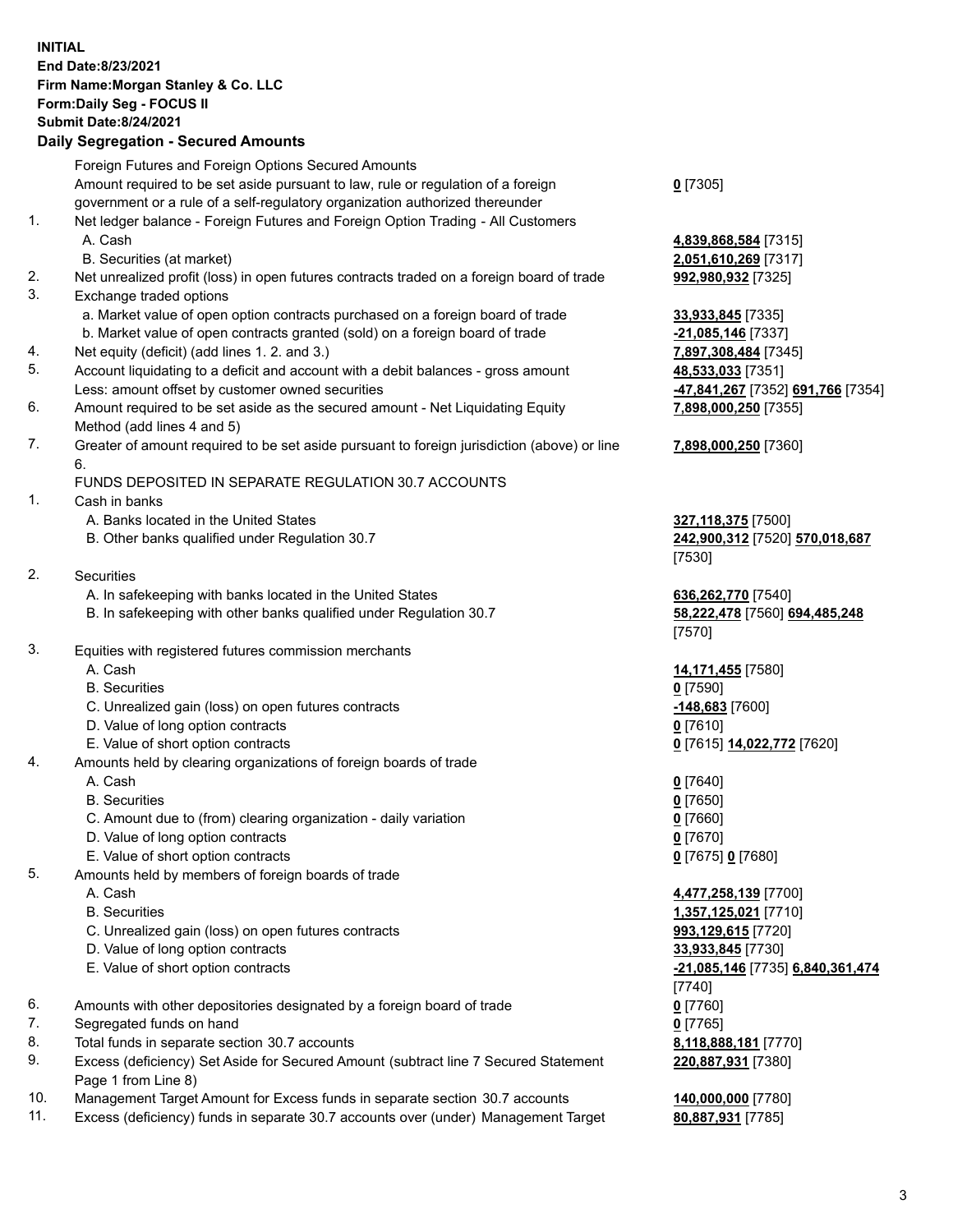**INITIAL End Date:8/23/2021 Firm Name:Morgan Stanley & Co. LLC Form:Daily Seg - FOCUS II Submit Date:8/24/2021 Daily Segregation - Segregation Statement** SEGREGATION REQUIREMENTS(Section 4d(2) of the CEAct) 1. Net ledger balance A. Cash **14,631,542,804** [7010] B. Securities (at market) **7,347,872,031** [7020] 2. Net unrealized profit (loss) in open futures contracts traded on a contract market **2,923,263,853** [7030] 3. Exchange traded options A. Add market value of open option contracts purchased on a contract market **931,176,598** [7032] B. Deduct market value of open option contracts granted (sold) on a contract market **-592,074,829** [7033] 4. Net equity (deficit) (add lines 1, 2 and 3) **25,241,780,457** [7040] 5. Accounts liquidating to a deficit and accounts with debit balances - gross amount **150,393,290** [7045] Less: amount offset by customer securities **-150,222,446** [7047] **170,844** [7050] 6. Amount required to be segregated (add lines 4 and 5) **25,241,951,301** [7060] FUNDS IN SEGREGATED ACCOUNTS 7. Deposited in segregated funds bank accounts A. Cash **3,415,316,893** [7070] B. Securities representing investments of customers' funds (at market) **0** [7080] C. Securities held for particular customers or option customers in lieu of cash (at market) **2,800,587,611** [7090] 8. Margins on deposit with derivatives clearing organizations of contract markets A. Cash **14,509,133,773** [7100] B. Securities representing investments of customers' funds (at market) **0** [7110] C. Securities held for particular customers or option customers in lieu of cash (at market) **4,395,466,876** [7120] 9. Net settlement from (to) derivatives clearing organizations of contract markets **5,877,759** [7130] 10. Exchange traded options A. Value of open long option contracts **931,176,598** [7132] B. Value of open short option contracts **-592,074,829** [7133] 11. Net equities with other FCMs A. Net liquidating equity **11,255,007** [7140] B. Securities representing investments of customers' funds (at market) **0** [7160] C. Securities held for particular customers or option customers in lieu of cash (at market) **0** [7170] 12. Segregated funds on hand **151,817,544** [7150] 13. Total amount in segregation (add lines 7 through 12) **25,628,557,232** [7180] 14. Excess (deficiency) funds in segregation (subtract line 6 from line 13) **386,605,931** [7190] 15. Management Target Amount for Excess funds in segregation **235,000,000** [7194] **151,605,931** [7198]

16. Excess (deficiency) funds in segregation over (under) Management Target Amount Excess